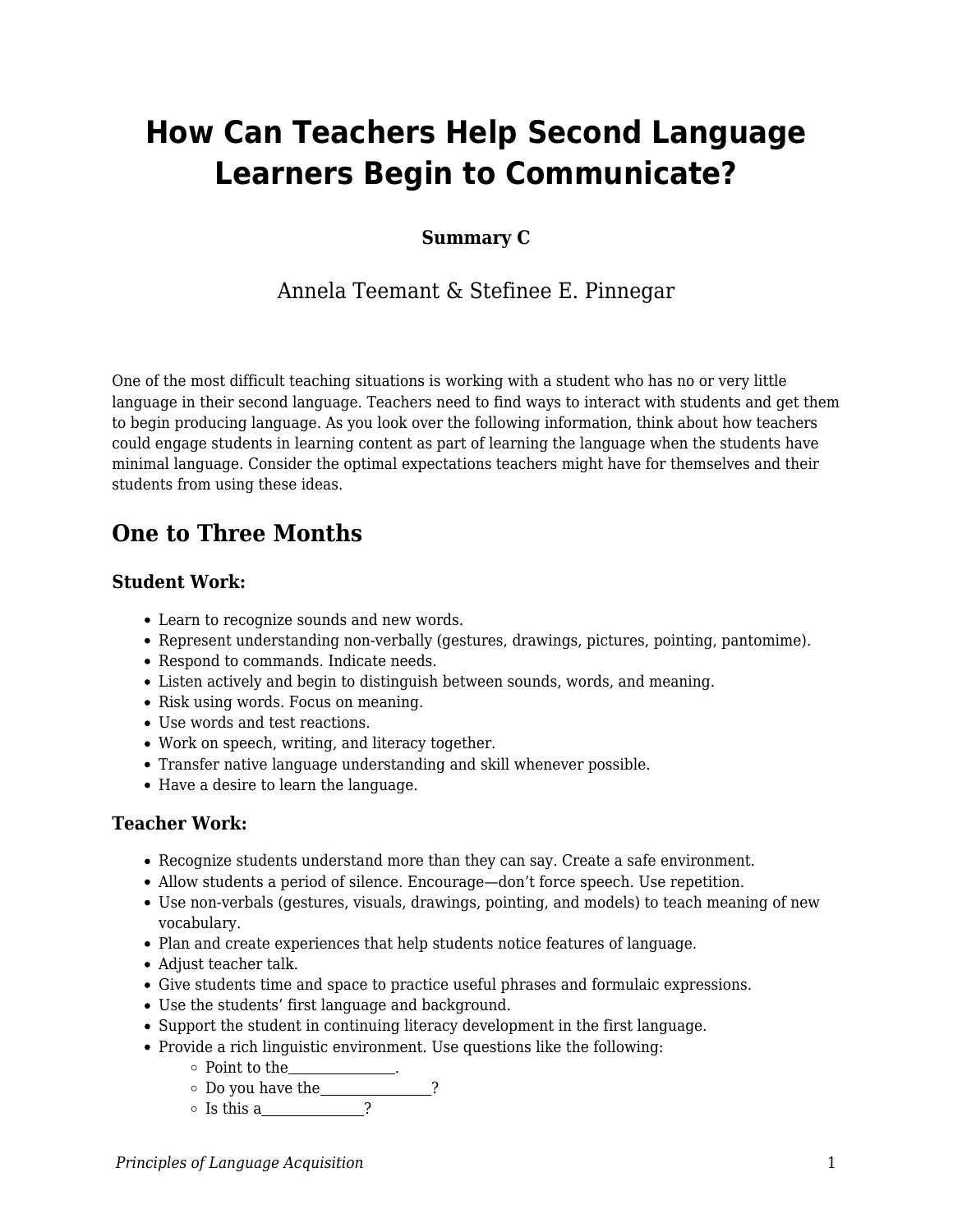$\circ$  Who wants  $\qquad$  ?  $\circ$  Find the  $\circ$  Put the next to the  $\circ$  Who has ?

# **Two to Six Months**

## **Student Work:**

- All tasks listed above AND
- Use formulaic speech patterns and memorized chunks of language (e.g., "I don't know").
- Use one or two-word utterances.
- Add vocabulary and more complex language forms.

#### **Teacher Work:**

- All tasks listed above AND
- Use the following questions:
	- Yes/no (e.g., "Are there 6?")
	- $\circ$  Either/or (e.g., "Is the fungi an animal or a plant?")
	- $\circ$  One word response (e.g., "What part of the frog is it?")
	- $\circ$  General questions that encourage lists (e.g., "What are the names of these plants?")
	- Two-word response (e.g., "Where did he go?")

#### **Adapted with permission from:**

Teemant, A. & Pinnegar, S. (2007). *Understanding Langauge Acquisition Instructional Guide.* Brigham Young University-Public School Partnership.



**Bohdana Allman** 



Teemant, A. & Pinnegar, S. E. (2019). How Can Teachers Help Second Language